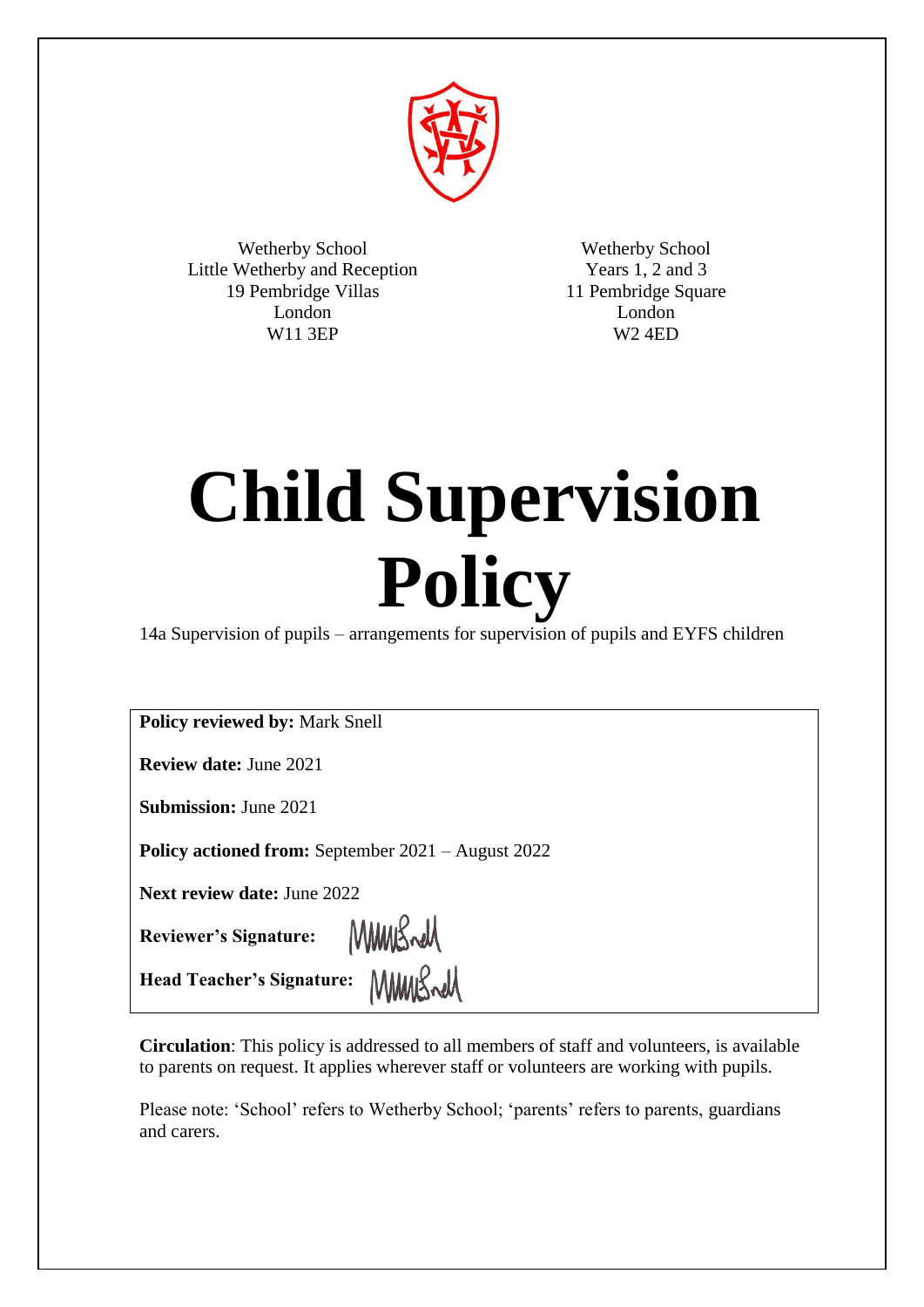

# **Wetherby School**

# **Child Supervision Policy**

This policy applies to all boys in the school including those in the EYFS.

# AIM

The 'duty of care', places a specific responsibility on the Headmaster as overall manager of the school, to ensure that full and appropriate supervision of all children occurs throughout the school day. The 'duty of care' is a contractual obligation for all staff. The welfare and security of children in our school is paramount and children are supervised at all times.

## CHILDS' ARRIVAL AND DEPARTURE

Children may arrive at school between 8.30am and 8.50am. Children in Reception and Year 1 will leave between 3.15pm and 3.30pm and the children in Year 2 and 3 between 3.30pm and 3.45pm. Children doing after school clubs will go home at 4.45pm. Children are not allowed on site without supervision.

### REGISTRATION

The responsibility to ensure that a child attends school regularly is that of the parents or carer. The school office keeps emergency contact telephone numbers. We take a register of children at the start of the morning, 8.55am, and directly after lunch. Parents are responsible for notifying the school if their child is absent for any reason. Parents/carers are asked to contact the school office before 8.50am on the first day of absence and everyday thereafter that the child is absent. Where unexplained absences occur, the school office will always contact the parent.

## ILLNESS

If a child is taken ill during the course of the school day he is taken to the office and if necessary to the first aid room. The school office assesses the child and determines whether the child is to be sent home. The school office, class teacher or teaching assistant will telephone contact numbers and arrange for collection of the child. The child remains with an adult until a parent/carer arrives. Parents/carers sign their child out in the day book and this is monitored by administration staff.

#### LESSON TIME

No class is left unsupervised for any reason during the school day. If a child is not taking part in a normal lesson, for example PE, the child will accompany the class to the lesson and work independently or watch the lesson.

It is the responsibility of the class teacher to establish classroom rules and provide guidance for their pupils. Classroom rules (Golden Rules) are displayed in each classroom. Class teachers remind the children of safe classroom practice on a regular basis.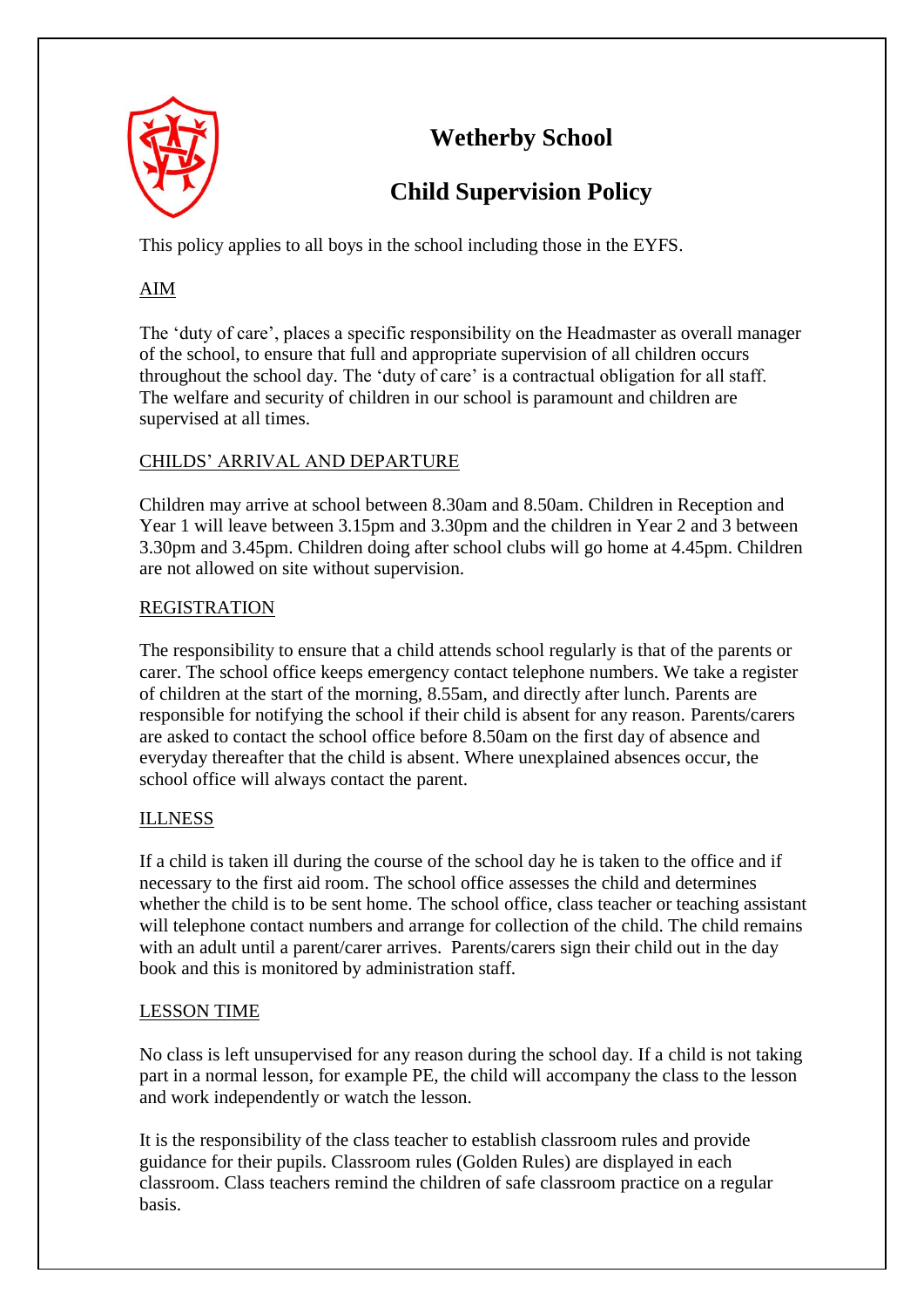#### CHILDREN SUPERVISION DURING SCHOOL DAY

All children, including EYFS children, are supervised throughout the school day and never left without a member of the staff in charge of them. They are taken to lunch each day where they are supervised by the members of staff on duty. After lunch the children are collected from the lunch hall by the teacher taking their next lesson and taken to their classroom.

#### SUPERVISION AT PLAYTIME

Morning and afternoon break and lunchtime supervision duty demands a high standard of care and in particular requires that the teachers and teaching assistants on duty, patrol the square at 11 Pembridge Square and the outside area at 19 Pembridge Villas as appropriate. It is the responsibility of the senior management team to explain to new teachers their supervisory responsibilities and this is part of the staff induction process.

The teacher or teaching assistant on duty is responsible for collecting the children from their classroom to take them outside. Children are not allowed out to go to square or the outside area without an adult responsible for supervision being present. If a child has an accident at playtime in the square or in the outside area, for example a wound that needs dressing, they must be accompanied to the school office by a member of staff on duty. A child must ask permission to go to the toilet before leaving the outside area at 19 Pembridge Villas. A first aid bag is always taken to square or the outside area.

#### WET PLAY

If it is too wet to go outside, staff on duty supervise the children in the classroom, at no time are the children permitted to run around the classroom.

#### CHIDREN GOING HOME EARLY

If children leave during the school day the parent/carer must sign their child out from the school office in the day book. Should they return to school the parent/carer should sign them back in.

#### CHILDREN GOING HOME

Children, including EYFS children, will only be released at the end of the school day into the care of a parent or other individual whose name has been notified to us in writing in advance.

If a child is going home with another family or person, written, emailed or permission by phone must be received by the class teacher or contact made with the school office.

#### **Members of staff must never release boys to other families or individuals unless this confirmation has been received.**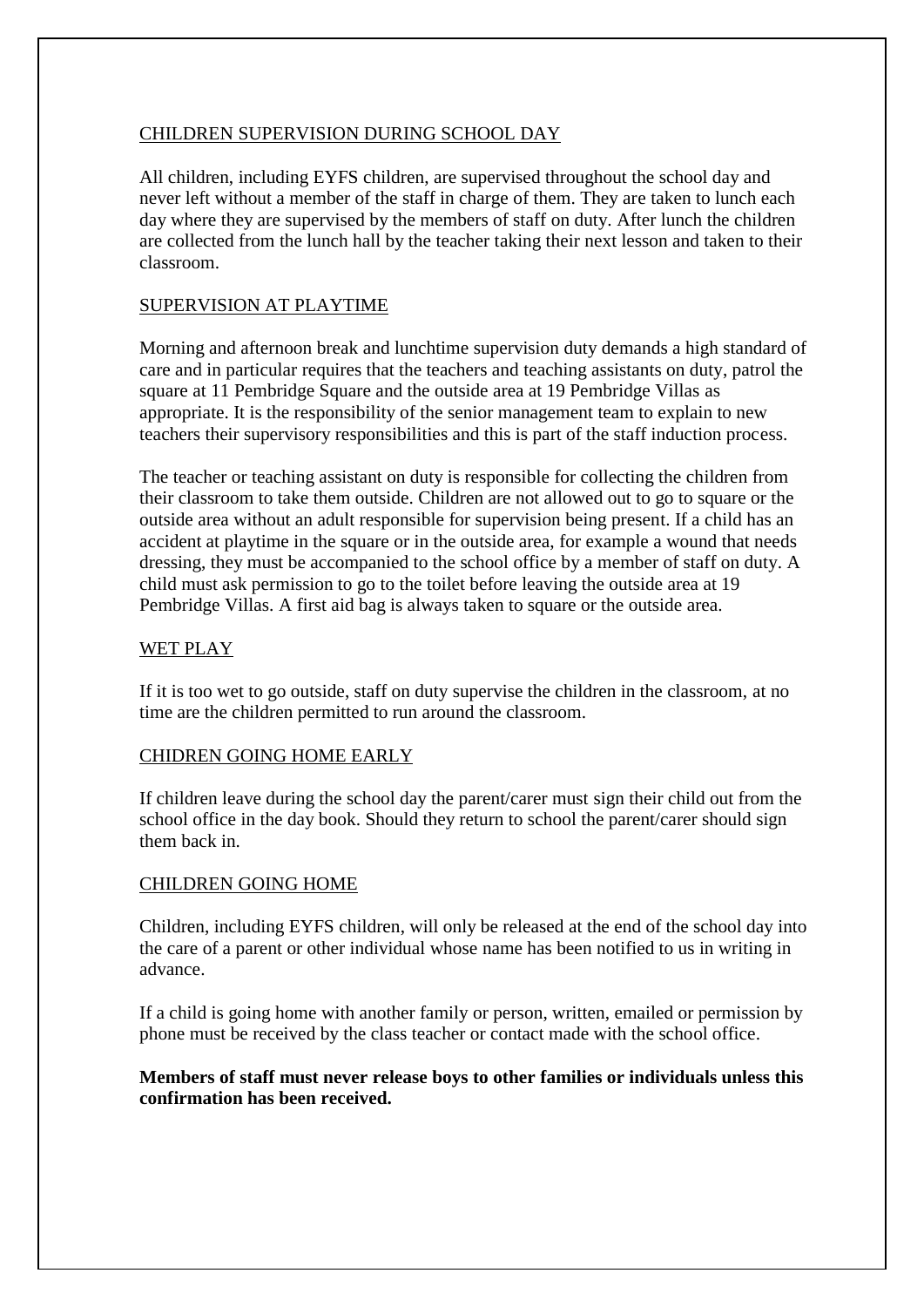#### SUPERVISION AFTER SCHOOL

If a child has a club, they are supervised in the intervening times between the end of the school day and the beginning of their club in their classroom. Children are brought to the hall just after 3.40pm by their teacher or teaching assistant. The children will be handed over to the teacher/teaching assistant who is running the club.

Once all of the children have been taken to their clubs, the teacher/teaching assistant running the club will take a register. This register is collected from the school office before the club starts and is returned to the school office once the register has been completed.

Children are dismissed from their clubs at 4.45pm by the club leader at the front door or parents will go and collect their son from the classroom where the club is taking place.

Any child left on the premises after the end of the school day will be supervised by the class teacher or an administrator while contact is made with his family. At least one member of the teaching staff is always present on duty in order to supervise children whenever they are in the school outside normal school hours.

EYFS pupils do not attend school clubs and therefore require no supervision after school hours.

Refer to: Left at School Policy.

#### MEDICAL SUPPORT

There is a qualified paediatric first aider in both school offices, as well as other staff members, who is able to administer first aid, to deal with any accidents or emergencies, or to help if someone is taken ill. Many members of the teaching staff and non-teaching staff, are trained and qualified as first aiders and able to give emergency first aid. There is always, at least, two qualified paediatric first aiders in the school to look after the Little Wetherby and Reception children in case of an emergency. First aid bags are in all potentially high risk areas, as well inside the school offices and first aid room. (The first aid bags are checked regularly and replenished when required)

#### CHILDREN MOVING AROUND THE BUILDING

All staff are responsible for ensuring that the children move around school buildings safely and quietly.

#### SUPERVISION WHILST TRAVELLING TO AND FROM SCHOOL

Parents are responsible for ensuring that their children travel safely to and from school. We would always investigate complaints about poor behaviour.

#### SUPERVISION OF CHILDREN AT GAMES OR MATCHES

All children will be supervised at all times during games sessions or matches.

Refer to: Sports and Matches Policy.